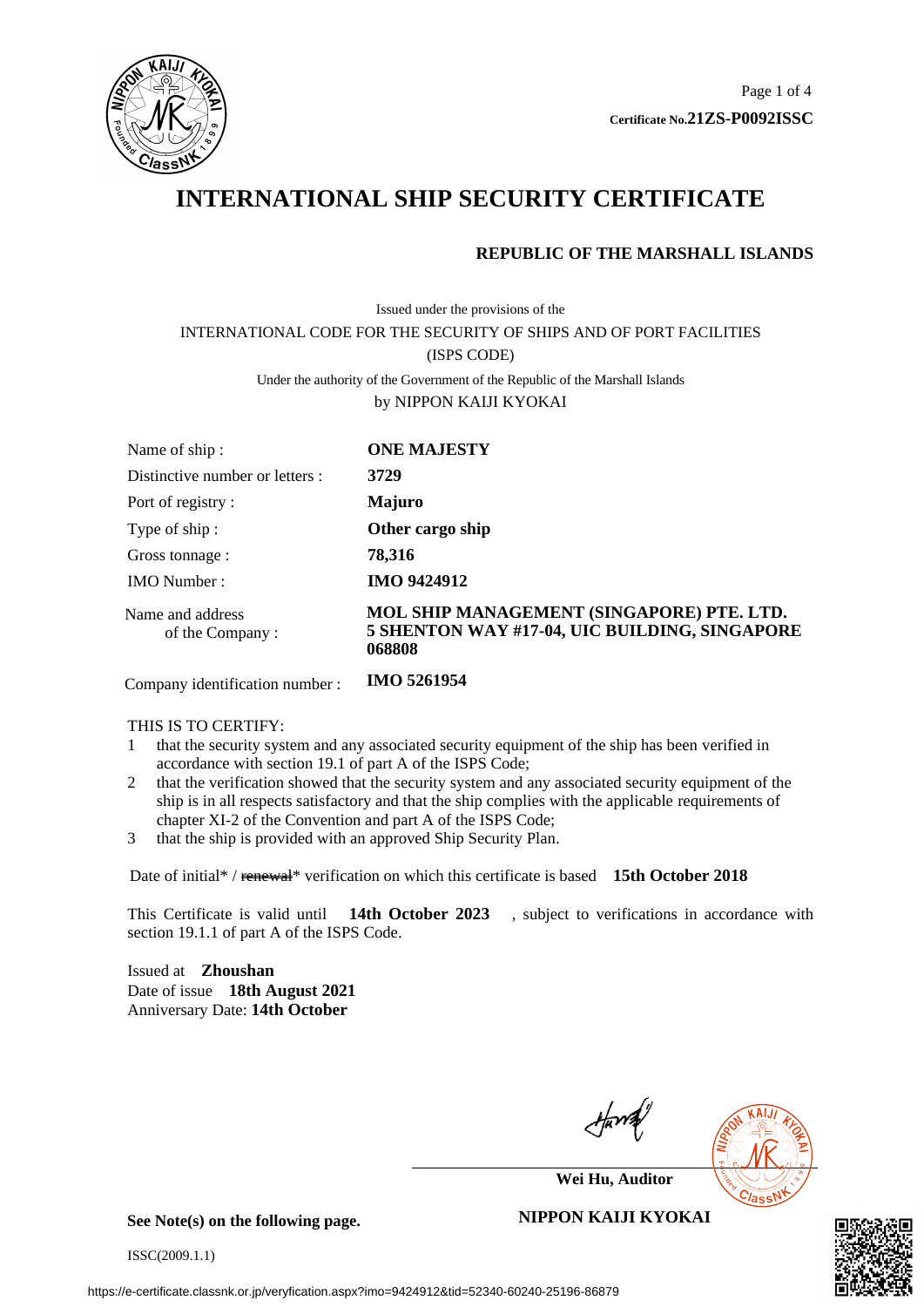#### **ENDORSEMENT FOR INTERMEDIATE VERIFICATION**

THIS IS TO CERTIFY that at an intermediate verification required by section 19.1.1 of part A of the ISPS Code the ship was found to comply with the relevant provisions of chapter XI-2 of the Convention and part A of the ISPS Code.

Intermediate verification

| Signed: | Wei Hu                             |   |
|---------|------------------------------------|---|
|         | (Signature of autherized official) |   |
| Place:  | ZHOUSHAN, CHINY                    | െ |
|         |                                    |   |
| Date:   | 18th August 2021                   |   |

### **ENDORSEMENT FOR ADDITIONAL VERIFICATIONS\***

| Signed: $\frac{1}{\sqrt{2\pi}}$                                   |
|-------------------------------------------------------------------|
| (Signature of authorized official)                                |
| Place:                                                            |
| Date:                                                             |
| Signed:                                                           |
| (Signature of authorized official)                                |
| Place:                                                            |
| Date:                                                             |
|                                                                   |
| (Signature of authorized official)                                |
| Place:                                                            |
| Date:                                                             |
|                                                                   |
| This certificate was issued because of change of the ship's name. |
|                                                                   |

<sup>\*</sup>This part of the certificate shall be adapted by the Administration to indicate whether it has established additional verifications as provided for in section 19.1.1.4.

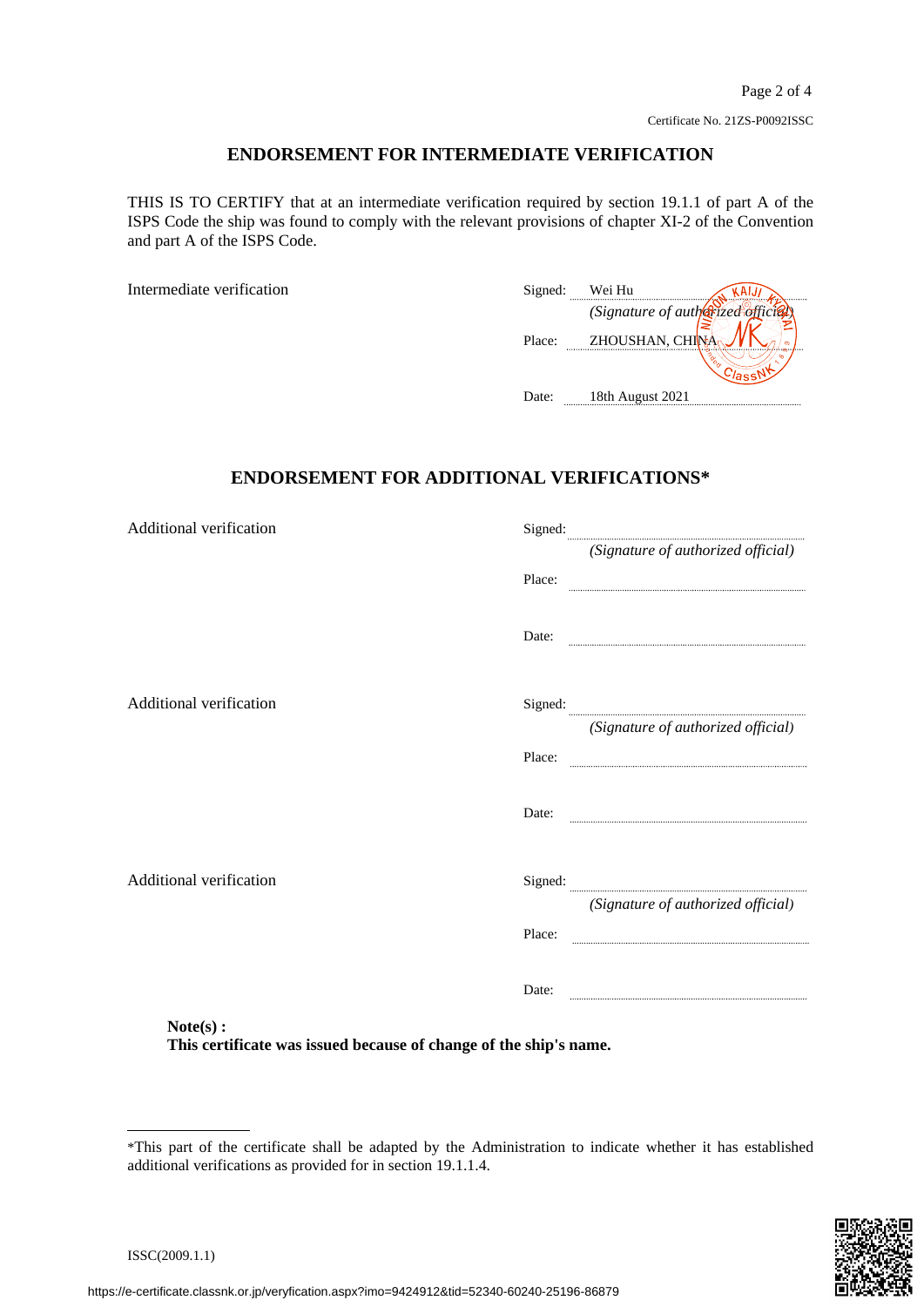### **ADDITIONAL VERIFICATION IN ACCORDANCE WITH SECTION A/19.3.7.2 OF THE ISPS CODE**

THIS IS TO CERTIFY that at an additional verification required by section 19.3.7.2 of part A of the ISPS Code the ship was found to comply with the relevant provisions of chapter XI-2 of the Convention and part A of the ISPS Code**.**

| Signed: |                                    |
|---------|------------------------------------|
|         | (Signature of authorized official) |
| Place:  |                                    |
|         |                                    |
| Date:   |                                    |

## **ENDORSEMENT TO EXTEND THE CERTIFICATE IF VALID FOR LESS THAN 5 YEARS WHERE SECTION A/19.3.3 OF THE ISPS CODE APPLIES**

The ship complies with the relevant provisions of part A of the ISPS Code, and the Certificate shall, in accordance with section 19.3.3 of part A of the ISPS Code, be accepted as valid until ......……………………

Signed:

*(Signature of authorized official)*

Place:

Date: 

# **ENDORSEMENT WHERE THE RENEWAL VERIFICATION HAS BEEN COMPLETED AND SECTION A/***19.3.4* **OF THE ISPS CODE APPLIES**

The ship complies with the relevant provisions of part A of the ISPS Code, and the Certificate shall, in accordance with section 19.3.4 of part A of the ISPS Code, be accepted as valid until ......………………

Signed: *(Signature of authorized official)*

Place:

Date: